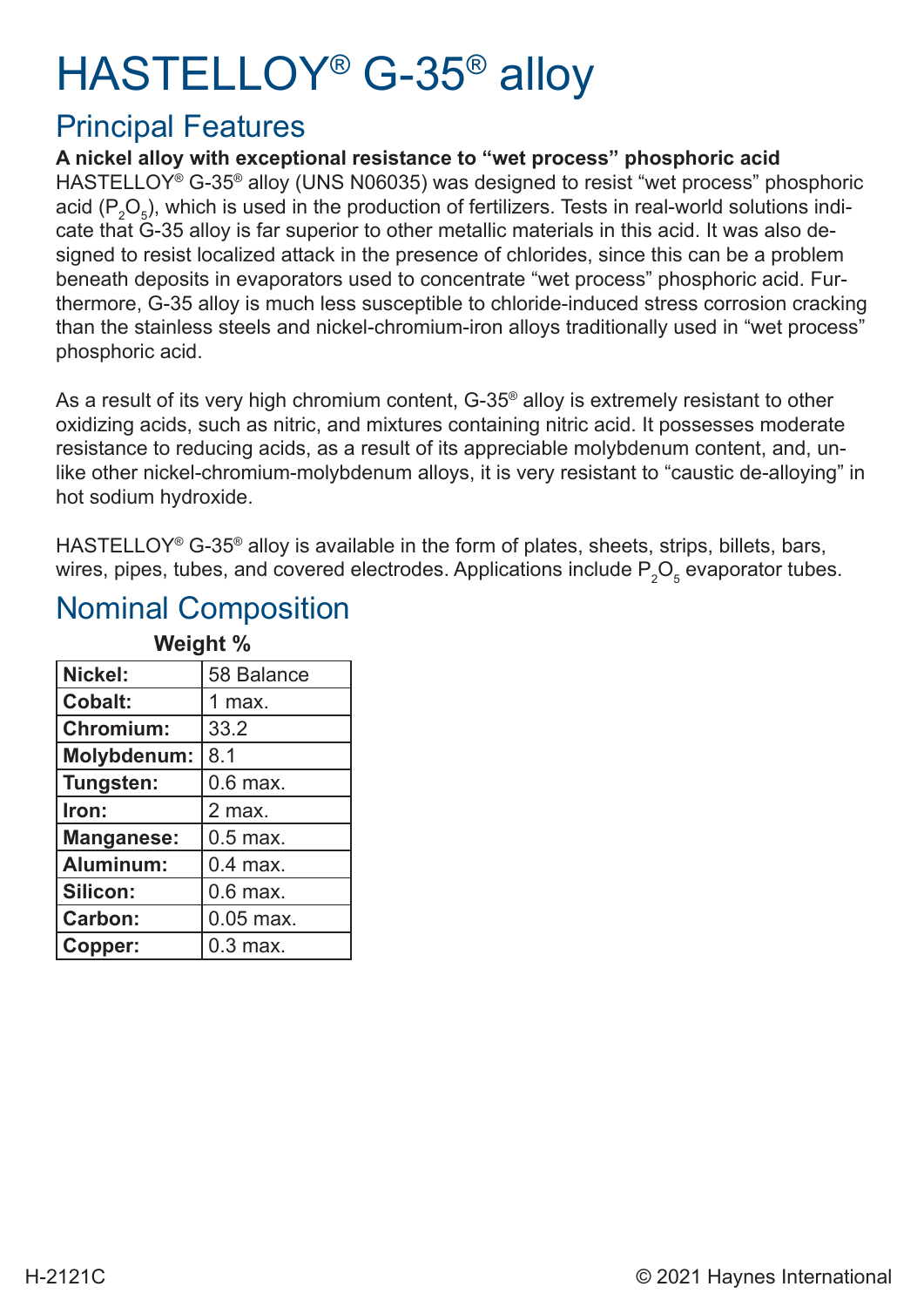### Resistance to "Wet Process" Phosphoric Acid

"Wet process" phosphoric acid (P $_{\rm 2}$ O $_{\rm 5}$ ), which is made by reacting phosphate rock with sulfuric acid, is one of the most important industrial chemicals, being the primary source of phosphorus for agrichemical fertilizers. As produced, it contains many impurities, and has a  $\mathsf{P}_2\mathsf{O}_5$  concentration of only about 30%, because of the large amount of rinse water needed to separate it from the other main reaction product, calcium sulfate. Typical impurities include unreacted sulfuric acid, various metallic ions, fluoride ions, and chloride ions. The fluoride ions tend to form complexes with the metallic ions, and are therefore less of a problem than the chloride ions, which strongly influence electrochemical reactions between "wet process" phosphoric acid and metallic materials. Particulate matter (for example, silica particles) can also be present in "wet process" acid.

The main use of metallic materials is in the concentration process, where the "wet process" acid is taken through a series of evaporation steps, involving metallic tubing. Typically, the  $\mathsf{P}_\mathsf{2}\mathsf{O}_\mathsf{5}$  concentration is raised to 54% during this process. The concentration effect upon the corrosivity of the acid is somewhat offset by the fact that the impurity levels drop as the concentration increases.

The following chart, comparing G-35® alloy with competitive materials, is based on tests in three concentrations (36, 48, and 54%) of "wet process" phosphoric acid (supplied by a producer in Florida, USA) at 121°C (250°F).

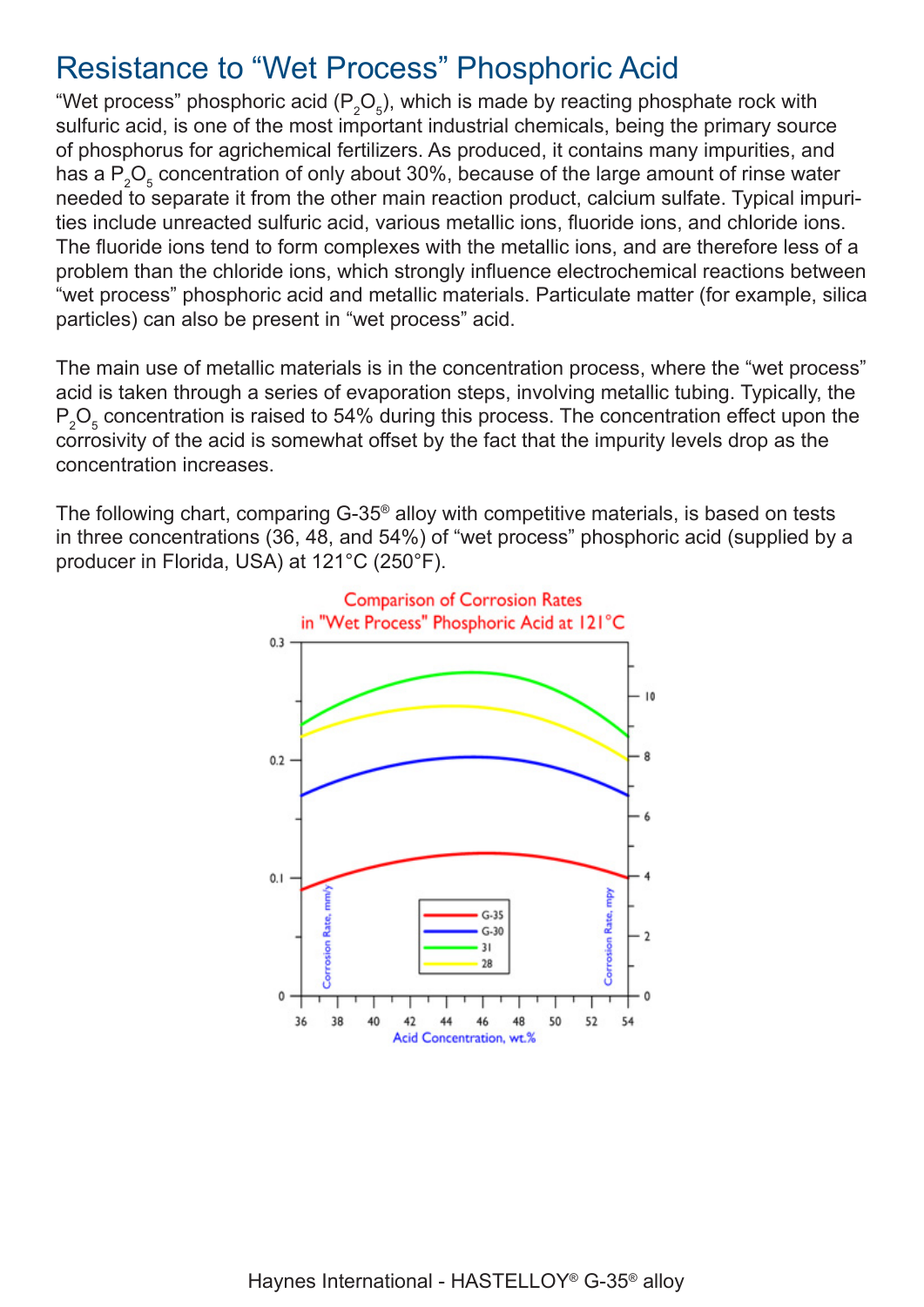### Iso-Corrosion Diagrams

Each of these iso-corrosion diagrams was constructed using numerous corrosion rate values, generated at different acid concentrations and temperatures. The blue line represents those combinations of acid concentration and temperature at which a corrosion rate of 0.1 mm/y (4 mils per year) is expected, based on laboratory tests in reagent grade acids. Below the line, rates under 0.1 mm/y are expected. Similarly, the red line indicates the combinations of acid concentration and temperature at which a corrosion rate of 0.5 mm/y (20 mils per year) is expected. Above the line, rates over 0.5 mm/y are expected. Between the blue and red lines, corrosion rates are expected to fall between 0.1 and 0.5 mm/y.



Haynes International - HASTELLOY® G-35® alloy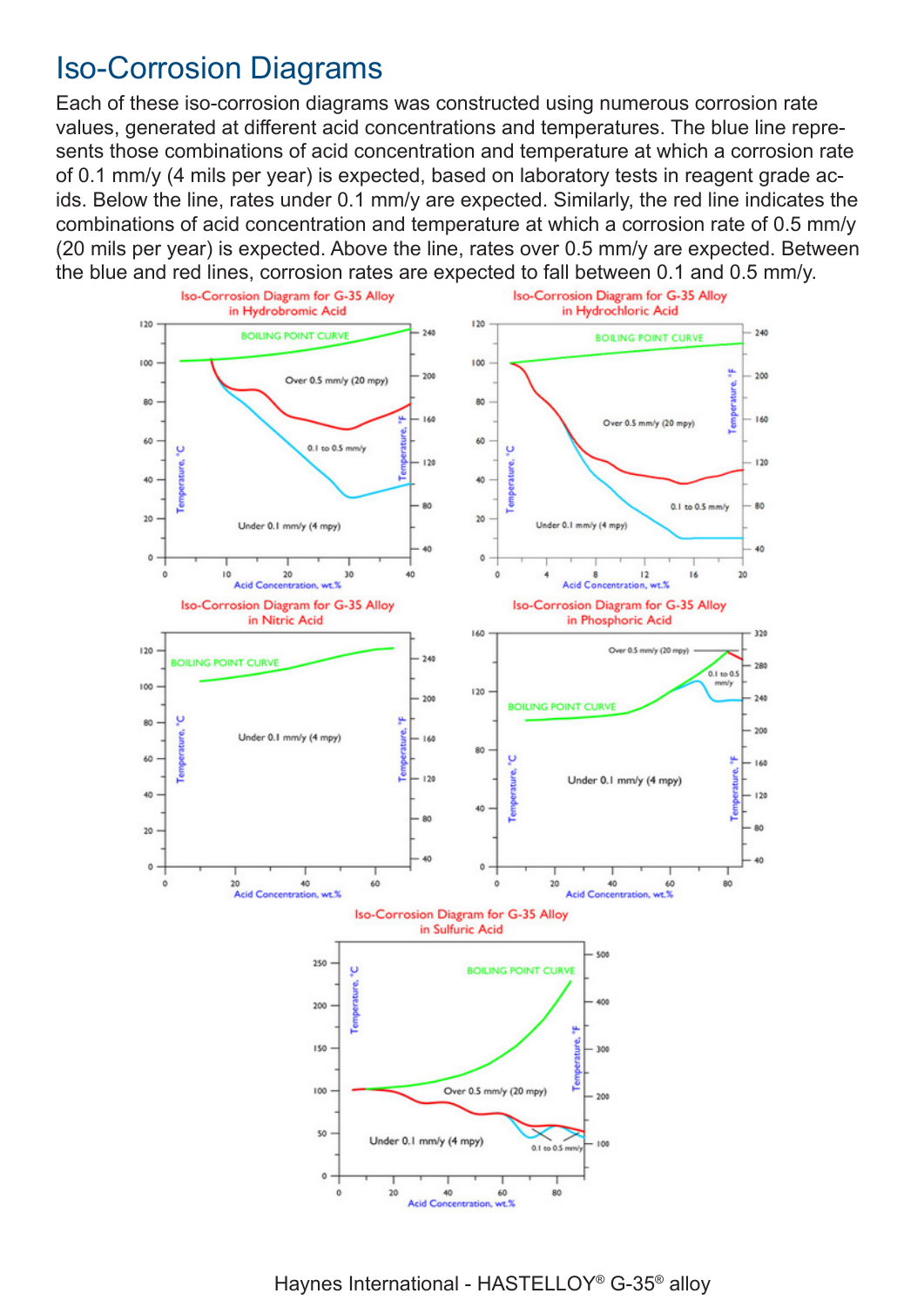### Comparative 0.1 mm/y Line Plots

To compare the performance of HASTELLOY® G-35® alloy with that of other materials, it is useful to plot the 0.1 mm/y lines. In the following graphs, the lines for G-35® alloy are compared with those of 625 alloy, 254SMO alloy, and 316L stainless steel, in hydrochloric and sulfuric acids. Note that the lines for G-35® alloy are close to those for 625 alloy. The hydrochloric acid concentration limit of 20% is the azeotrope, above which corrosion tests are less reliable.<br>Comparison of 0.1 mm/y Lines

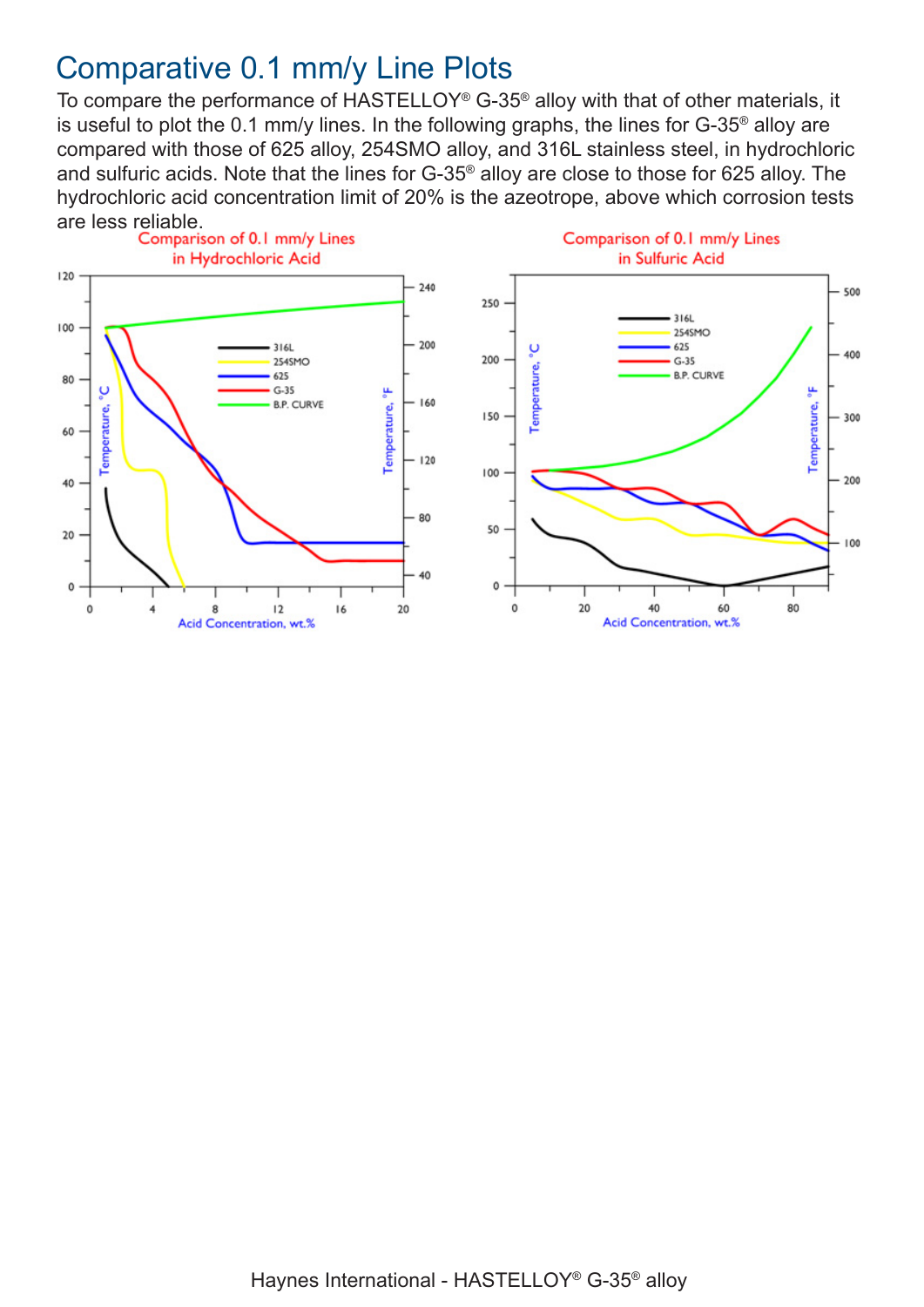### Selected Corrosion Data

| Conc.   | $50^{\circ}$ F           | $75^{\circ}F$            | 100°F                    | 125°F                    | 150°F          | $175^{\circ}F$           | 200°F          | 225°F                    |                          |
|---------|--------------------------|--------------------------|--------------------------|--------------------------|----------------|--------------------------|----------------|--------------------------|--------------------------|
| $Wt.\%$ | $10^{\circ}$ C           | $24^{\circ}$ C           | $38^{\circ}$ C           | $52^{\circ}$ C           | $66^{\circ}$ C | 79°C                     | $93^{\circ}$ C | $107^{\circ}$ C          | <b>Boiling</b>           |
| 2.5     | $\overline{\phantom{a}}$ | $\overline{\phantom{a}}$ | н.                       | $\mathbf{r}$             | < 0.01         | $\blacksquare$           | < 0.01         | $\overline{\phantom{a}}$ | < 0.01                   |
| 5       | $\overline{\phantom{a}}$ | ۰.                       | ۰.                       |                          | < 0.01         | $\blacksquare$           | < 0.01         | -                        | < 0.01                   |
| 7.5     | $\blacksquare$           | ۰.                       | $\overline{\phantom{a}}$ | $\overline{\phantom{a}}$ | < 0.01         | $\overline{\phantom{a}}$ | < 0.01         | $\sim$                   | 0.02                     |
| 10      | $\blacksquare$           | ۰.                       |                          |                          | < 0.01         | < 0.01                   | 1.12           | ۰                        |                          |
| 15      | $\overline{\phantom{a}}$ | ۰.                       | $\blacksquare$           | $\sim$                   | < 0.01         | 0.41                     | 1.89           | $\blacksquare$           |                          |
| 20      | $\blacksquare$           | ۰.                       | н.                       | < 0.01                   | 0.44           | 1.12                     |                | $\overline{\phantom{a}}$ |                          |
| 25      | $\blacksquare$           | ۰.                       | ۰.                       |                          |                | $\,$                     |                | $\overline{\phantom{a}}$ |                          |
| 30      | $\blacksquare$           | 0.01                     | 0.14                     | 0.26                     | 0.46           | 0.84                     |                | ۰                        |                          |
| 40      | $\blacksquare$           | ۰.                       | 0.1                      | 0.17                     | 0.31           | 0.48                     | -              | ۰.                       | $\overline{\phantom{a}}$ |

#### **Hydrobromic Acid**

All corrosion rates are in millimeters per year (mm/y); to convert to mils (thousandths of an inch) per year, divide by 0.0254. Data are from Corrosion Laboratory Job 17-04.

All tests were performed in reagent grade acids under laboratory conditions; field tests are encouraged prior to industrial use.

### Iso-Corrosion Diagram for G-35 Alloy in Hydrobromic Acid

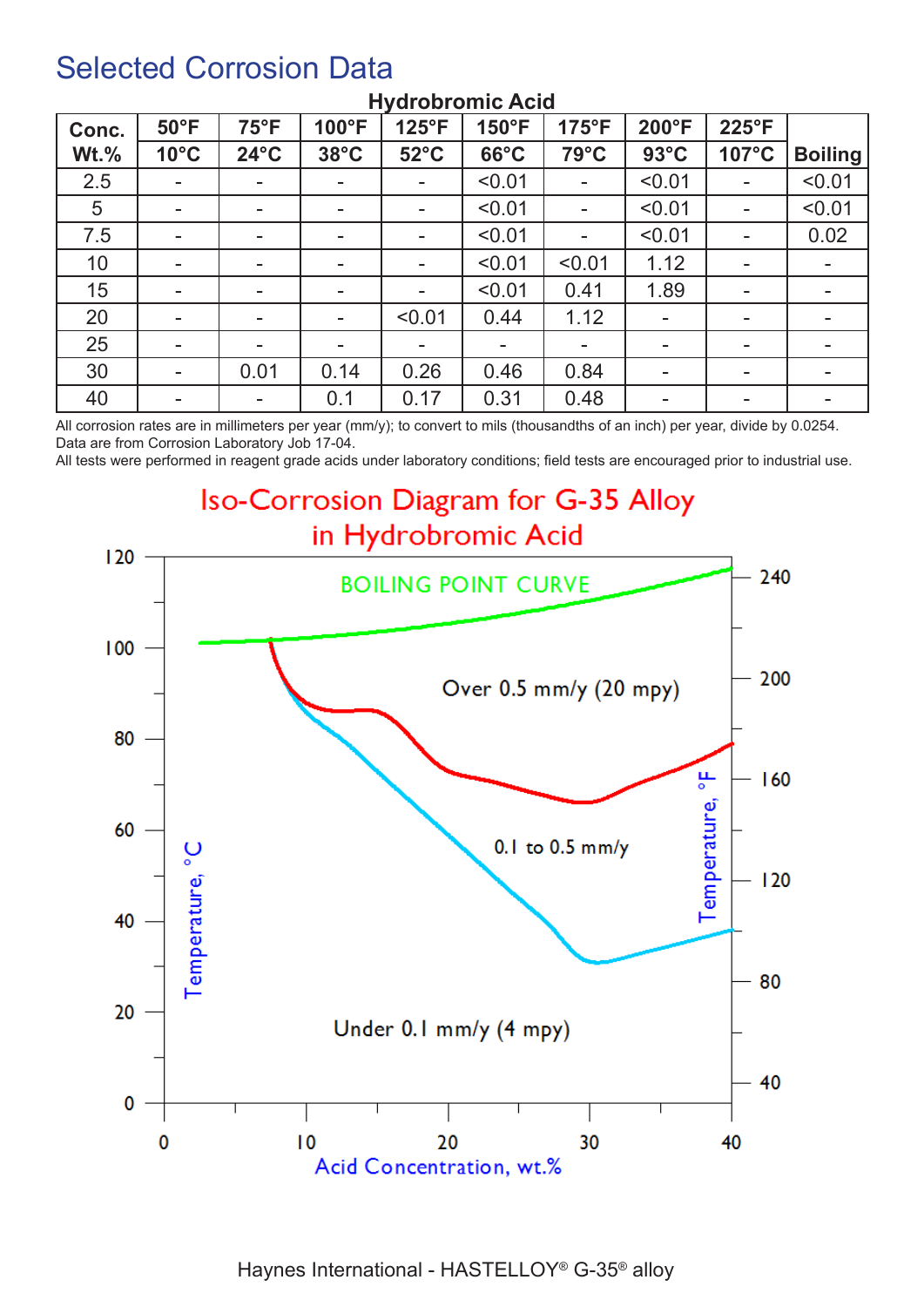| Conc.          | $50^{\circ}$ F | <b>75°F</b>              | 100°F          | 125°F          | 150°F                    | 175°F                    | 200°F          | 225°F                    |                |
|----------------|----------------|--------------------------|----------------|----------------|--------------------------|--------------------------|----------------|--------------------------|----------------|
| $Wt.\%$        | $10^{\circ}$ C | $24^{\circ}$ C           | $38^{\circ}$ C | $52^{\circ}$ C | $66^{\circ}$ C           | 79°C                     | $93^{\circ}$ C | 107°C                    | <b>Boiling</b> |
|                |                |                          | ۰              |                |                          | $\blacksquare$           |                |                          | 0.05           |
| 1.5            | ۰              | ۰                        | ۰.             |                | $\overline{\phantom{a}}$ | $\blacksquare$           |                | $\overline{\phantom{a}}$ |                |
| 2              |                |                          | -              |                |                          |                          | < 0.01         |                          | 0.05           |
| 2.5            | ۰              |                          |                | < 0.01         | < 0.01                   | < 0.01                   | 17.83          | $\overline{\phantom{a}}$ |                |
| 3              | Ξ.             |                          | -              |                | < 0.01                   | < 0.01                   |                | $\blacksquare$           |                |
| 3.5            |                | $\overline{\phantom{a}}$ |                |                |                          |                          |                | $\overline{\phantom{a}}$ |                |
| $\overline{4}$ | ۰.             | $\overline{\phantom{a}}$ | -              |                | ۰                        | $\blacksquare$           |                | $\overline{\phantom{a}}$ |                |
| 4.5            | -              | $\overline{\phantom{a}}$ |                |                | $\overline{\phantom{a}}$ | $\blacksquare$           |                | $\overline{\phantom{a}}$ |                |
| 5              | Ξ.             | ۰.                       | < 0.01         |                | < 0.01                   | 1.23                     | 17.08          | ۰                        |                |
| 7.5            | -              |                          | < 0.01         | 0.47           | 0.97                     | $\blacksquare$           | ۰.             | ۰                        |                |
| 10             |                | < 0.01                   | 0.17           | 1.49           | ۰                        | $\overline{\phantom{a}}$ | ۰.             | $\overline{\phantom{a}}$ |                |
| 15             | 0.09           | 0.19                     | 0.52           |                | $\overline{\phantom{a}}$ | $\blacksquare$           |                | -                        |                |
| 20             | 0.08           | 0.15                     | 0.42           |                | ۰.                       |                          |                | -                        |                |

#### **Hydrochloric Acid**

All corrosion rates are in millimeters per year (mm/y); to convert to mils (thousandths of an inch) per year, divide by 0.0254. Data are from Corrosion Laboratory Job 44-02.

All tests were performed in reagent grade acids under laboratory conditions; field tests are encouraged prior to industrial use.



**Iso-Corrosion Diagram for G-35 Alloy** 

Haynes International - HASTELLOY® G-35® alloy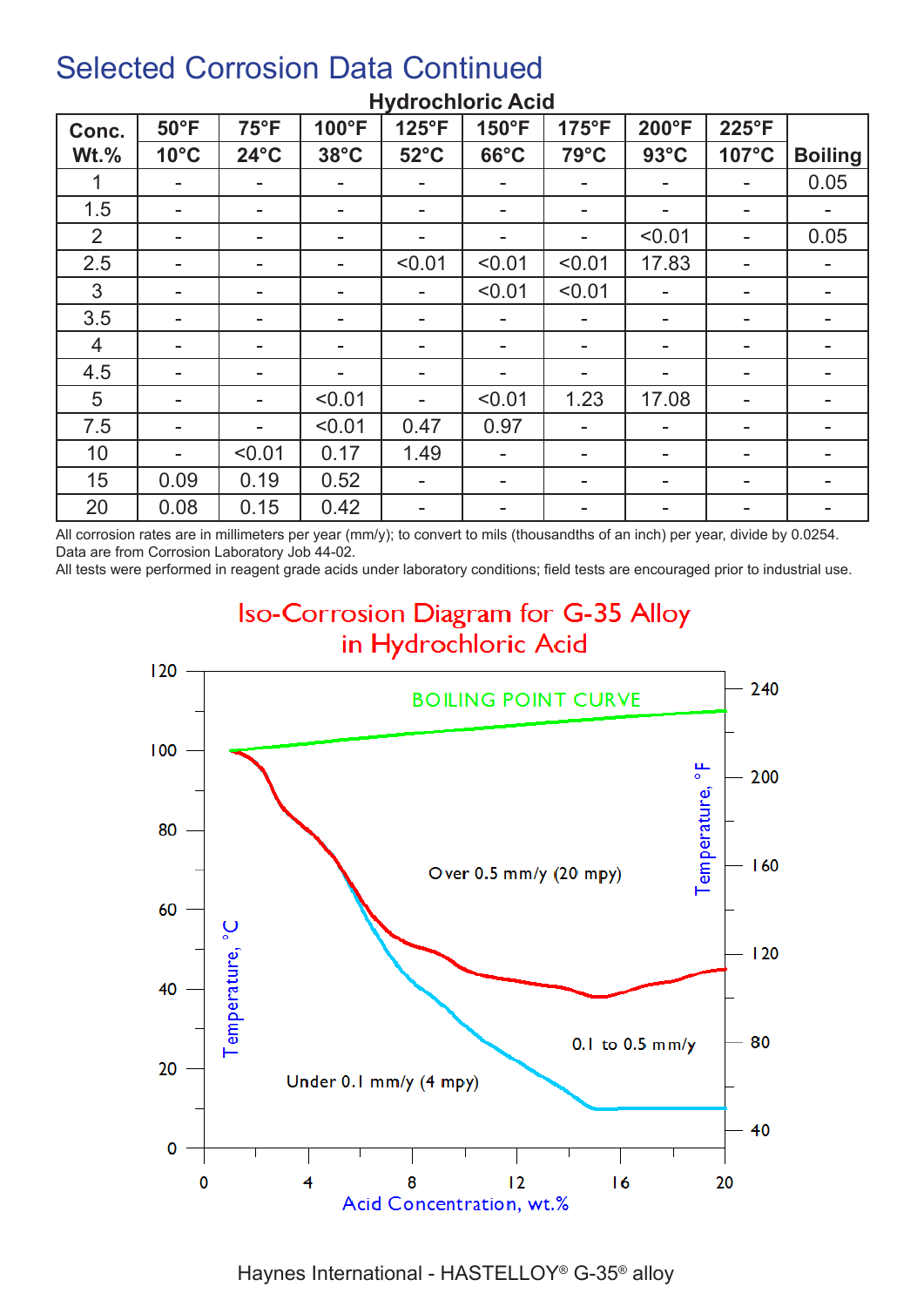| Conc.       | $50^{\circ}$ F | $75^{\circ}F$            | 100°F          | 125°F                    | 150°F                    | 175°F          | 200°F          | 225°F                    |                |
|-------------|----------------|--------------------------|----------------|--------------------------|--------------------------|----------------|----------------|--------------------------|----------------|
| <b>Wt.%</b> | $10^{\circ}$ C | $24^{\circ}$ C           | $38^{\circ}$ C | $52^{\circ}$ C           | $66^{\circ}$ C           | 79°C           | $93^{\circ}$ C | 107°C                    | <b>Boiling</b> |
| 10          | ۰.             | $\overline{\phantom{a}}$ | ۰.             |                          | н.                       | $\,$           |                | $\overline{\phantom{a}}$ |                |
| 20          | ۰              | $\overline{\phantom{a}}$ | ۰              | $\overline{\phantom{a}}$ | н.                       | $\blacksquare$ |                | ۰                        | < 0.01         |
| 30          | ۰              | $\overline{\phantom{a}}$ |                |                          | $\overline{\phantom{a}}$ | $\blacksquare$ |                | $\overline{\phantom{a}}$ |                |
| 40          | ۰              | ۰                        |                |                          | -                        | $\blacksquare$ |                | $\overline{\phantom{a}}$ | 0.01           |
| 50          | ۰              | $\overline{\phantom{a}}$ | -              |                          | $\overline{\phantom{a}}$ | $\blacksquare$ |                | $\overline{\phantom{a}}$ | 0.03           |
| 60          | ۰              | $\overline{\phantom{a}}$ |                |                          | $\overline{\phantom{a}}$ | $\blacksquare$ |                | $\overline{\phantom{a}}$ | 0.06           |
| 65          | $\blacksquare$ | -                        |                |                          | $\overline{\phantom{a}}$ | $\blacksquare$ |                | $\overline{\phantom{a}}$ | 0.07           |
| 70          | ۰              | -                        | -              |                          | -                        | $\blacksquare$ |                | $\overline{\phantom{a}}$ | 0.1            |

#### **NitricAcid**

All corrosion rates are in millimeters per year (mm/y); to convert to mils (thousandths of an inch) per year, divide by 0.0254. Data are from Corrosion Laboratory Job 6-03.

All tests were performed in reagent grade acids under laboratory conditions; field tests are encouraged prior to industrial use.

### **Iso-Corrosion Diagram for G-35 Alloy** in Nitric Acid

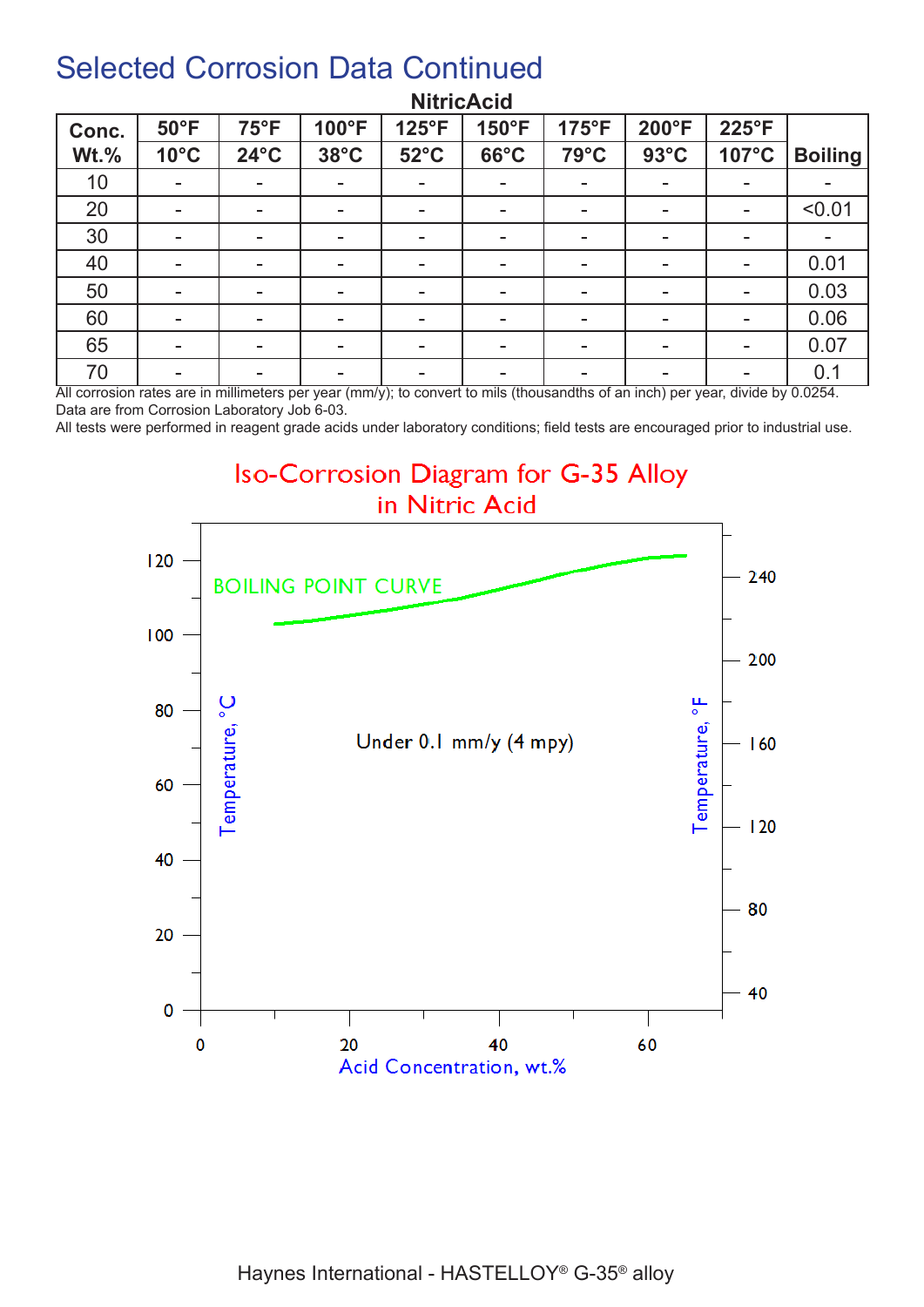| Conc.   | 125°F          | 150°F                    | 175°F                    | 200°F                    | 225°F                    | 250°F          | $275^{\circ}F$ | 300°F                    |                |
|---------|----------------|--------------------------|--------------------------|--------------------------|--------------------------|----------------|----------------|--------------------------|----------------|
| $Wt.\%$ | $52^{\circ}$ C | $66^{\circ}$ C           | 79°C                     | $93^{\circ}$ C           | 107°C                    | 121°C          | 135°C          | $149^{\circ}$ C          | <b>Boiling</b> |
| 50      | $\blacksquare$ | $\overline{\phantom{0}}$ |                          | $\blacksquare$           | $\overline{\phantom{a}}$ | $\,$           |                | $\sim$                   | 0.01           |
| 60      | $\blacksquare$ | $\overline{\phantom{a}}$ | $\overline{\phantom{a}}$ |                          | $\overline{\phantom{a}}$ | $\blacksquare$ |                | $\overline{\phantom{a}}$ | 0.01           |
| 65      | ۰              | $\overline{\phantom{a}}$ |                          |                          |                          | $\blacksquare$ |                | $\overline{\phantom{a}}$ | 0.17           |
| 70      | $\blacksquare$ | $\overline{\phantom{a}}$ | $\overline{\phantom{a}}$ |                          | 0.01                     | 0.09           |                | $\overline{\phantom{a}}$ | 0.11           |
| 75      | $\sim$         | $\overline{\phantom{a}}$ | $\overline{\phantom{a}}$ |                          | $\overline{\phantom{a}}$ | 0.12           |                | ۰                        | 0.3            |
| 80      | $\sim$         | $\overline{\phantom{a}}$ |                          |                          | 0.07                     | 0.12           | 0.37           | $\blacksquare$           | 0.42           |
| 85      | $\blacksquare$ | $\overline{\phantom{a}}$ | $\overline{\phantom{a}}$ | $\overline{\phantom{a}}$ | 0.07                     | 0.14           | 0.31           | 0.71                     | 0.99           |

#### **Phosphoric Acid**

All corrosion rates are in millimeters per year (mm/y); to convert to mils (thousandths of an inch) per year, divide by 0.0254. Data are from Corrosion Laboratory Jobs 5-03 and 30-04.

All tests were performed in reagent grade acids under laboratory conditions; field tests are encouraged prior to industrial use.

Iso-Corrosion Diagram for G-35 Alloy in Phosphoric Acid

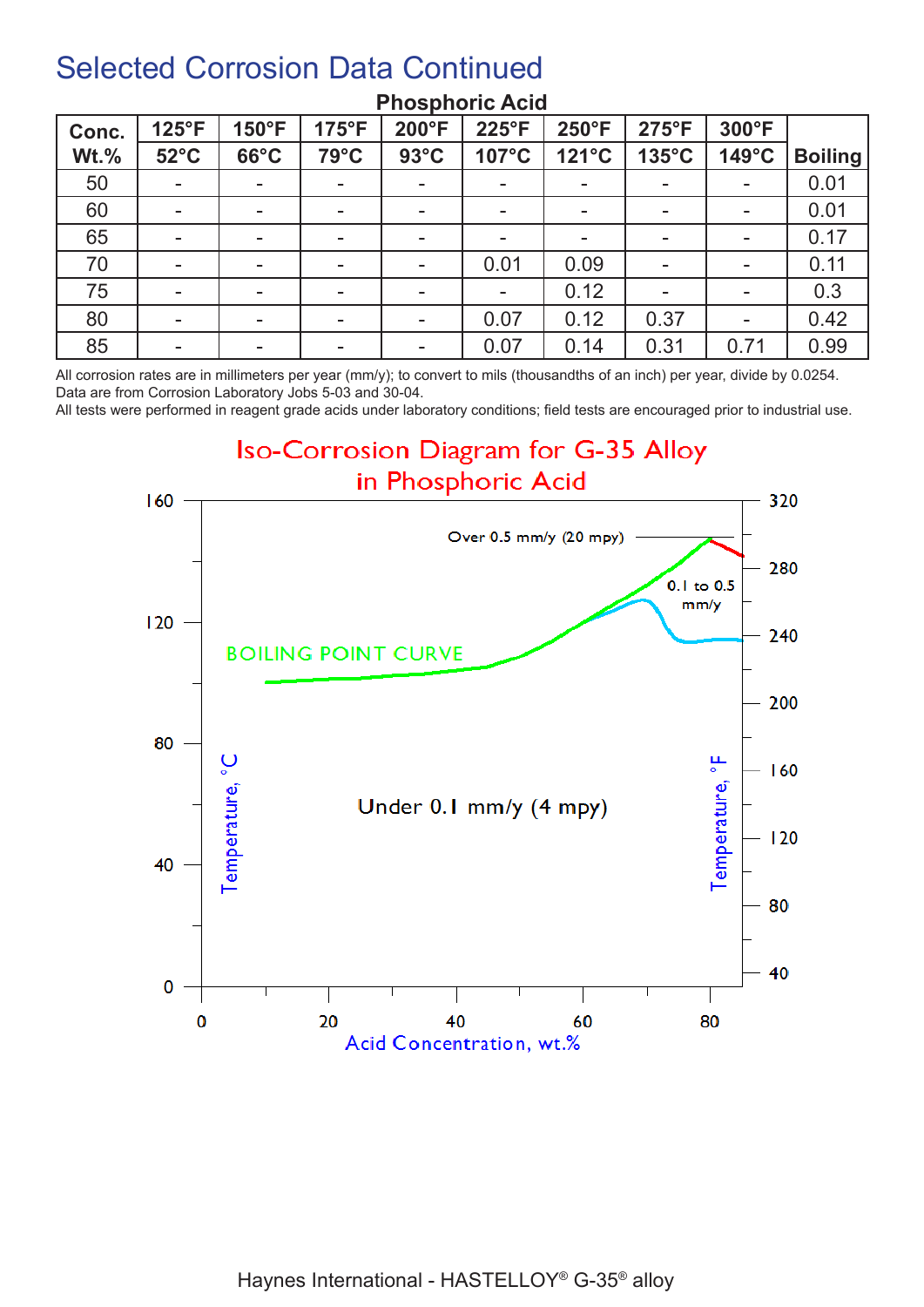| Conc.          | $75^{\circ}F$            | 100°F          | 125°F          | 150°F          | 175°F                    | 200°F          | 225°F | 250°F | 275°F           | 300°F                    | 350°F                    |                          |
|----------------|--------------------------|----------------|----------------|----------------|--------------------------|----------------|-------|-------|-----------------|--------------------------|--------------------------|--------------------------|
| $Wt.\%$        | $24^{\circ}$ C           | $38^{\circ}$ C | $52^{\circ}$ C | $66^{\circ}$ C | 79°C                     | $93^{\circ}$ C | 107°C | 121°C | $135^{\circ}$ C | $149^{\circ}$ C          | $177^{\circ}$ C          | <b>Boiling</b>           |
| 1              | ۰                        |                | ۰              | ۰              | $\sim$                   | ۰              | ۰     | ٠     | ٠               | ۰                        | $\overline{\phantom{a}}$ |                          |
| 2              | ۰                        |                | ۰              | ۰              | ۰                        | ۰              | ۰     |       | ۰               | ۰                        | ۰                        | ۰                        |
| 3              | ۰                        |                | ۰              | ۰              | ۰                        | ۰              | ۰     | ۰     | ۰               | ۰                        | ۰                        | ۰                        |
| $\overline{4}$ | ۰                        |                |                | ۰              |                          | ۰              | ۰     |       |                 |                          | ۰                        |                          |
| 5              | $\blacksquare$           |                | ۰              |                |                          | ۰              | ٠     |       |                 | ۰                        | ۰                        | 0.07                     |
| 10             | ۰                        |                | ۰              | ۰              |                          | < 0.01         | ۰     |       |                 | ۰                        | ۰                        | 0.11                     |
| 20             | ۰                        |                |                | ۰              |                          | 0.01           |       |       |                 |                          | ۰                        | 0.59                     |
| 30             | ۰                        |                | ۰              | ۰              | < 0.01                   | 2.62           | ۰     |       | ۰               | ۰                        | ۰                        | $\overline{\phantom{a}}$ |
| 40             | ۰                        |                | ۰              | < 0.01         | < 0.01                   | 5.41           | ۰     |       | -               | ۰                        | ۰                        | ۰                        |
| 50             | ۰                        |                | ۰              | < 0.01         | 2.30                     | ٠              | ۰     |       |                 |                          | ۰                        |                          |
| 60             | ۰                        |                | ۰              | < 0.01         | 2.45                     | ۰              | ۰     |       |                 | $\overline{\phantom{a}}$ |                          |                          |
| 70             | $\overline{\phantom{a}}$ | < 0.01         | 0.32           | 1.62           | $\blacksquare$           | ۰              | ۰     |       | ٠               | $\overline{\phantom{a}}$ | ۰                        |                          |
| 80             | ۰                        | < 0.01         | < 0.01         | 2.54           | $\sim$                   | ۰              | ۰     |       |                 |                          | ۰                        |                          |
| 90             | ۰                        | < 0.01         | 0.54           | 3.12           | $\overline{\phantom{a}}$ | ۰              | ۰     |       |                 |                          | ۰                        |                          |
| 96             | ۰                        | < 0.01         | 0.50           | 2.84           | ۰                        | -              |       |       |                 | ۰                        | ۰                        |                          |

#### **Sulfuric Acid**

All corrosion rates are in millimeters per year (mm/y); to convert to mils (thousandths of an inch) per year, divide by 0.0254. Data are from Corrosion Laboratory Job 45-02.

All tests were performed in reagent grade acids under laboratory conditions; field tests are encouraged prior to industrial use.

### **Iso-Corrosion Diagram for G-35 Alloy** in Sulfuric Acid



Haynes International - HASTELLOY® G-35® alloy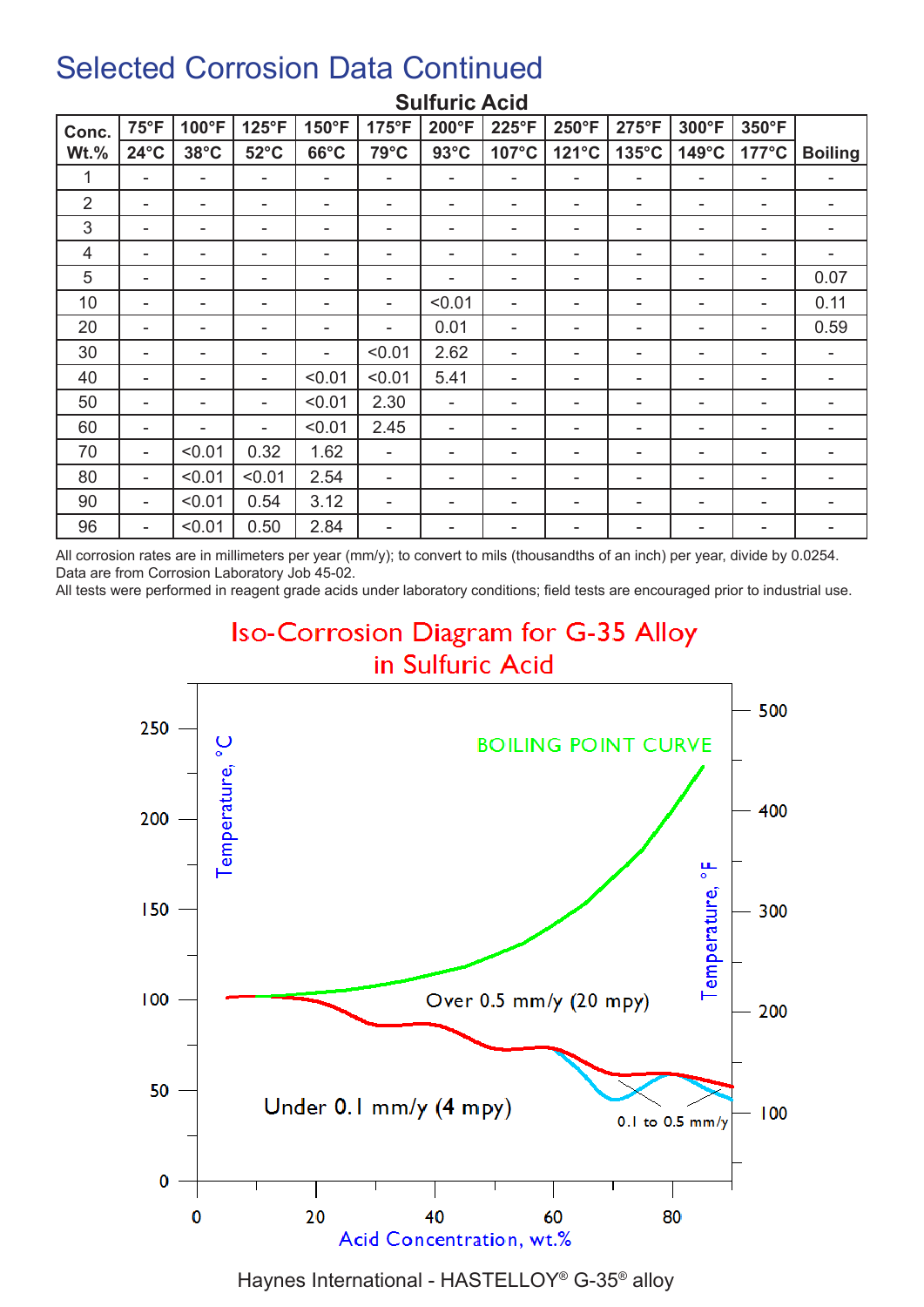# Selected Corrosion Data (Reagent Grade Solutions, mm/y)

|                                    | <b>Concentration</b> | 100°F                    | 125°F                    | 150°F                    | 175°F                    | 200°F                    |                              |
|------------------------------------|----------------------|--------------------------|--------------------------|--------------------------|--------------------------|--------------------------|------------------------------|
| <b>Chemical</b>                    | $wt.$ %              | $38^{\circ}$ C           | $52^{\circ}$ C           | $66^{\circ}$ C           | 79°C                     | $93^{\circ}$ C           | <b>Boiling</b>               |
| <b>Acetic Acid</b>                 | 99                   | $\blacksquare$           | $\overline{\phantom{0}}$ | $\overline{\phantom{a}}$ | $\overline{\phantom{0}}$ | $\overline{\phantom{a}}$ | < 0.01                       |
| <b>Chromic Acid</b>                | 10                   | $\overline{\phantom{a}}$ | $\overline{\phantom{0}}$ | 0.15                     | $\overline{\phantom{m}}$ | $\overline{\phantom{a}}$ | $\overline{\phantom{0}}$     |
|                                    | 20                   | $\overline{\phantom{0}}$ | $\overline{\phantom{0}}$ | 0.85                     | $\overline{\phantom{0}}$ | $\overline{\phantom{m}}$ |                              |
| <b>Formic Acid</b>                 | 88                   | $\overline{\phantom{a}}$ | $\overline{\phantom{0}}$ | $\overline{\phantom{a}}$ | $\overline{\phantom{0}}$ | ÷,                       | 0.07                         |
|                                    | 2.5                  | $\overline{\phantom{0}}$ | ÷,                       | < 0.01                   | L,                       | < 0.01                   | < 0.01                       |
|                                    | 5                    | $\overline{\phantom{a}}$ | L,                       | < 0.01                   | ä,                       | < 0.01                   | < 0.01                       |
|                                    | 7.5                  | $\overline{\phantom{a}}$ | ÷,                       | < 0.01                   | ÷,                       | < 0.01                   | 0.02                         |
| <b>Hydrobromic</b>                 | 10                   | $\overline{\phantom{0}}$ | L,                       | < 0.01                   | < 0.01                   | 1.12                     |                              |
| <b>Acid</b>                        | 15                   | $\overline{\phantom{a}}$ | L,                       | < 0.01                   | 0.42                     | 1.89                     | -                            |
|                                    | 20                   | $\blacksquare$           | < 0.01                   | 0.44                     | 1.12                     | ÷,                       | $\overline{\phantom{0}}$     |
|                                    | 30                   | 0.14                     | 0.26                     | 0.46                     | 0.84                     | $\overline{\phantom{a}}$ | $\overline{\phantom{0}}$     |
|                                    | 40                   | 0.1                      | 0.17                     | 0.31                     | 0.48                     | ۰                        | -                            |
|                                    | $\overline{1}$       | $\overline{\phantom{a}}$ | $\overline{\phantom{0}}$ | L,                       | L,                       |                          | 0.05                         |
|                                    | $\overline{2}$       | ä,                       | $\overline{a}$           | $\overline{a}$           | $\overline{a}$           | < 0.01                   | 0.05                         |
|                                    | 2.5                  | $\overline{\phantom{a}}$ | < 0.01                   | < 0.01                   | < 0.01                   | 17.83                    | $\overline{\phantom{0}}$     |
|                                    | $\mathfrak{S}$       | $\overline{\phantom{a}}$ | $\overline{\phantom{a}}$ | < 0.01                   | < 0.01                   | $\overline{\phantom{m}}$ | $\qquad \qquad \blacksquare$ |
| <b>Hydrochloric</b><br><b>Acid</b> | 5                    | < 0.01                   | $\overline{a}$           | < 0.01                   | 1.23                     | $\overline{\phantom{a}}$ | -                            |
|                                    | 7.5                  | < 0.01                   | 0.47                     | 0.97                     | ÷,                       | $\overline{\phantom{a}}$ | -                            |
|                                    | 10                   | 0.17                     | 1.49                     | ÷,                       | $\overline{\phantom{0}}$ | $\overline{\phantom{0}}$ | $\overline{\phantom{0}}$     |
|                                    | 15                   | 0.52                     | $\overline{\phantom{0}}$ | $\blacksquare$           | $\overline{\phantom{0}}$ | $\overline{\phantom{a}}$ | $\overline{\phantom{0}}$     |
|                                    | 20                   | 0.42                     | $\overline{\phantom{0}}$ | $\overline{\phantom{0}}$ | ۰                        | $\overline{\phantom{a}}$ | $\overline{\phantom{0}}$     |
|                                    | 20                   | $\overline{\phantom{a}}$ | $\overline{\phantom{0}}$ | -                        | ۰                        | $\overline{\phantom{a}}$ | < 0.01                       |
|                                    | 40                   | $\overline{\phantom{a}}$ | $\overline{\phantom{0}}$ | $\overline{\phantom{0}}$ | $\overline{\phantom{a}}$ | $\overline{\phantom{a}}$ | 0.01                         |
| <b>Nitric Acid</b>                 | 50                   | $\overline{\phantom{0}}$ | $\overline{\phantom{0}}$ | $\overline{\phantom{0}}$ | -                        | $\overline{\phantom{0}}$ | 0.03                         |
|                                    | 60                   | $\overline{\phantom{a}}$ | $\overline{\phantom{a}}$ | ٠                        | ۰                        | ۰                        | 0.06                         |
|                                    | 65                   | $\overline{\phantom{0}}$ | $\overline{\phantom{0}}$ | $\overline{\phantom{0}}$ | $\overline{\phantom{m}}$ | $\overline{\phantom{a}}$ | 0.07                         |
|                                    | 70                   |                          | -                        | -                        | ۰                        |                          | 0.1                          |
|                                    | 50                   | -                        | $\overline{\phantom{0}}$ | -                        | $\overline{\phantom{a}}$ | $\overline{\phantom{m}}$ | 0.01                         |
|                                    | 60                   | -                        | $\overline{\phantom{0}}$ | $\overline{\phantom{0}}$ | $\overline{\phantom{m}}$ | $\overline{\phantom{a}}$ | 0.01                         |
| <b>Phosphoric</b><br><b>Acid</b>   | 70                   | $\overline{\phantom{0}}$ | $\overline{\phantom{0}}$ | $\overline{\phantom{0}}$ | $\overline{\phantom{a}}$ | $\overline{\phantom{a}}$ | 0.11                         |
|                                    | 75                   | $\overline{\phantom{a}}$ | $\overline{\phantom{0}}$ | -                        | ۰                        | $\overline{\phantom{a}}$ | 0.3                          |
|                                    | 80                   | Ξ.                       | $\overline{\phantom{0}}$ | ÷,                       | $\overline{\phantom{0}}$ |                          | 0.42                         |
|                                    | 10                   | $\overline{\phantom{0}}$ | $\overline{\phantom{0}}$ | $\overline{\phantom{0}}$ | ÷,                       | < 0.01                   | 0.11                         |
|                                    | 20                   | -                        | -                        | -                        | $\blacksquare$           | 0.01                     | 0.59                         |
|                                    | 30                   | $\overline{\phantom{a}}$ | $\overline{\phantom{0}}$ | $\overline{\phantom{0}}$ | < 0.01                   | 2.62                     | -                            |
|                                    | 40                   | -                        | $\overline{\phantom{0}}$ | < 0.01                   | < 0.01                   | $\overline{\phantom{0}}$ | -                            |
| <b>Sulfuric Acid</b>               | 50                   | Ξ.                       | $\overline{\phantom{0}}$ | < 0.01                   | 2.3                      | $\overline{\phantom{a}}$ | -                            |
|                                    | 60                   | L,                       | $\overline{\phantom{0}}$ | < 0.01                   | 2.45                     | ä,                       | -                            |
|                                    | 70                   | < 0.01                   | 0.32                     | 1.62                     | $\overline{\phantom{0}}$ | $\overline{\phantom{a}}$ | -                            |
|                                    | 80                   | < 0.01                   | < 0.01                   | 2.54                     | $\overline{\phantom{0}}$ | ۰                        | $\overline{\phantom{0}}$     |
|                                    | 90                   | < 0.01                   | 0.54                     | 3.12                     | ۰                        |                          | -                            |
|                                    | 96                   | < 0.01                   | 0.5                      | 2.84                     | $\overline{\phantom{0}}$ | ۰                        | -                            |

Haynes International - HASTELLOY® G-35® alloy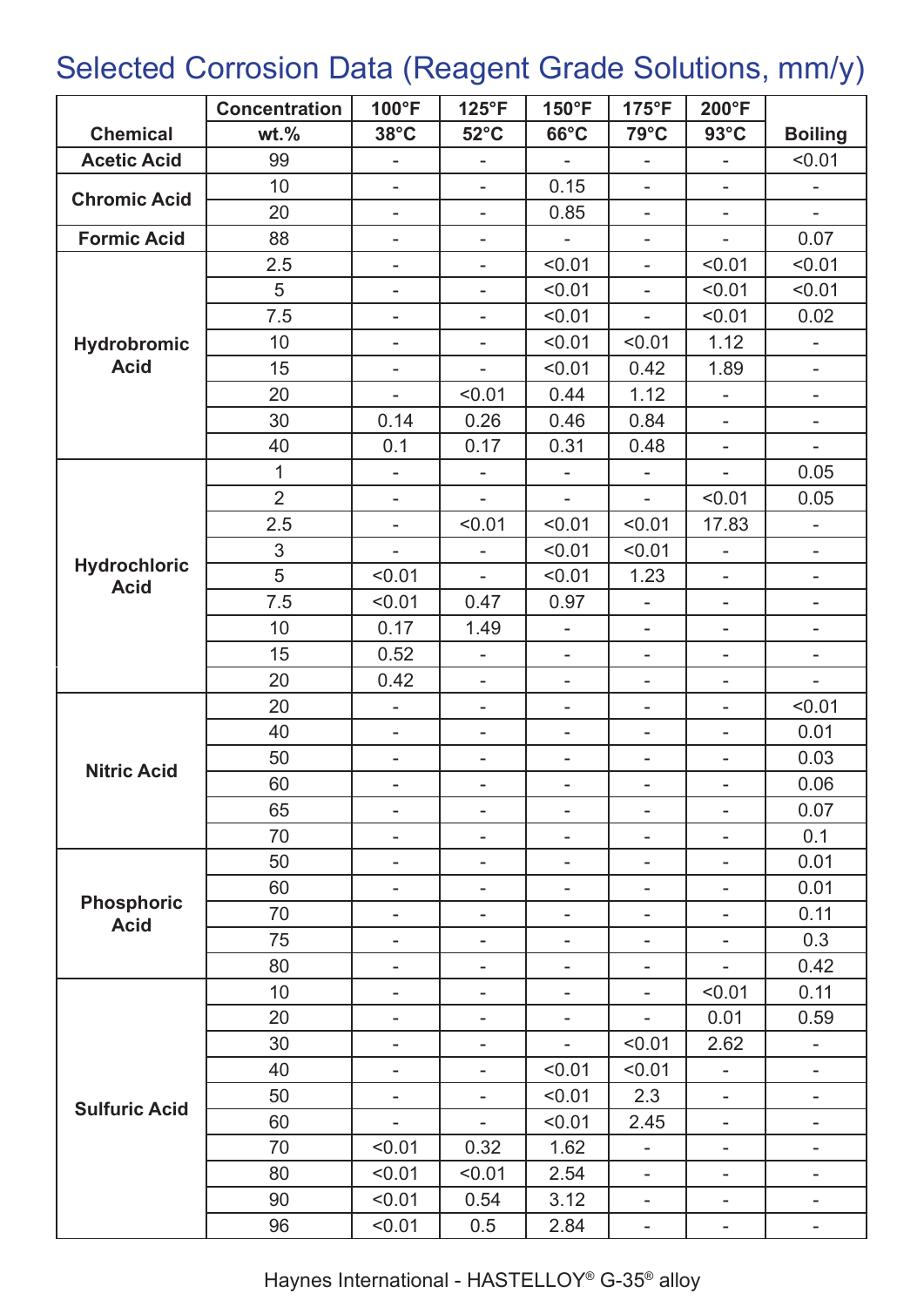### Resistance to Pitting and Crevice Corrosion

HASTELLOY® G-35® alloy exhibits good resistance to chloride-induced pitting and crevice attack, forms of corrosion to which some of the austenitic stainless steels are particularly prone. To assess the resistance of alloys to pitting and crevice attack, it is customary to measure their Critical Pitting Temperatures and Critical Crevice Temperatures in acidified 6 wt.% ferric chloride, in accordance with the procedures defined in ASTM Standard G 48. These values represent the lowest temperatures at which pitting and crevice attack are encountered in this solution, within 72 hours.

|               |                                 | <b>Critical Pitting Temperature</b><br>in Acidified 6% FeCl. | <b>Critical Crevice Temperature</b><br>in Acidified 6% FeCl. |                 |  |
|---------------|---------------------------------|--------------------------------------------------------------|--------------------------------------------------------------|-----------------|--|
| <b>Alloy</b>  | $^{\circ}$ F<br>$\rm ^{\circ}C$ |                                                              | °F                                                           | $\rm ^{\circ}C$ |  |
| 315L          | 59                              | 15                                                           | 32                                                           |                 |  |
| <b>254SMO</b> | 40                              | 60                                                           | 86                                                           | 30              |  |
| 28            | 113                             | 45                                                           | 64                                                           | 17.5            |  |
| 31            | 163                             | 72.5                                                         | 109                                                          | 42.5            |  |
| $G-30^\circ$  | 154                             | 67.5                                                         | 100                                                          | 37.5            |  |
| $G-35^\circ$  | 203                             | 95                                                           | 133                                                          | 45              |  |
| 625           | 212                             | 100                                                          | 104                                                          |                 |  |

### Resistance to Stress Corrosion Cracking

One of the chief attributes of the nickel alloys is their resistance to chloride-induced stress corrosion cracking. A common solution for assessing the resistance of materials to this extremely destructive form of attack is boiling 45% magnesium chloride (ASTM Standard G 36), typically with stressed U-bend samples. As is evident from the following results, G-35® alloy is much more resistant to this form of attack than the comparative, austenitic stainless steels. The tests were stopped after 1,008 hours (six weeks).

| <b>Alloy</b>  | <b>Time to Cracking</b> |
|---------------|-------------------------|
| 316L          | 2 <sub>h</sub>          |
| <b>254SMO</b> | 24 h                    |
| 28            | 36 h                    |
| 31            | 36 h                    |
| $G-30^\circ$  | 168 h                   |
| $G-35^\circ$  | No Cracking in 1,008 h  |
| 625           | No Cracking in 1,008 h  |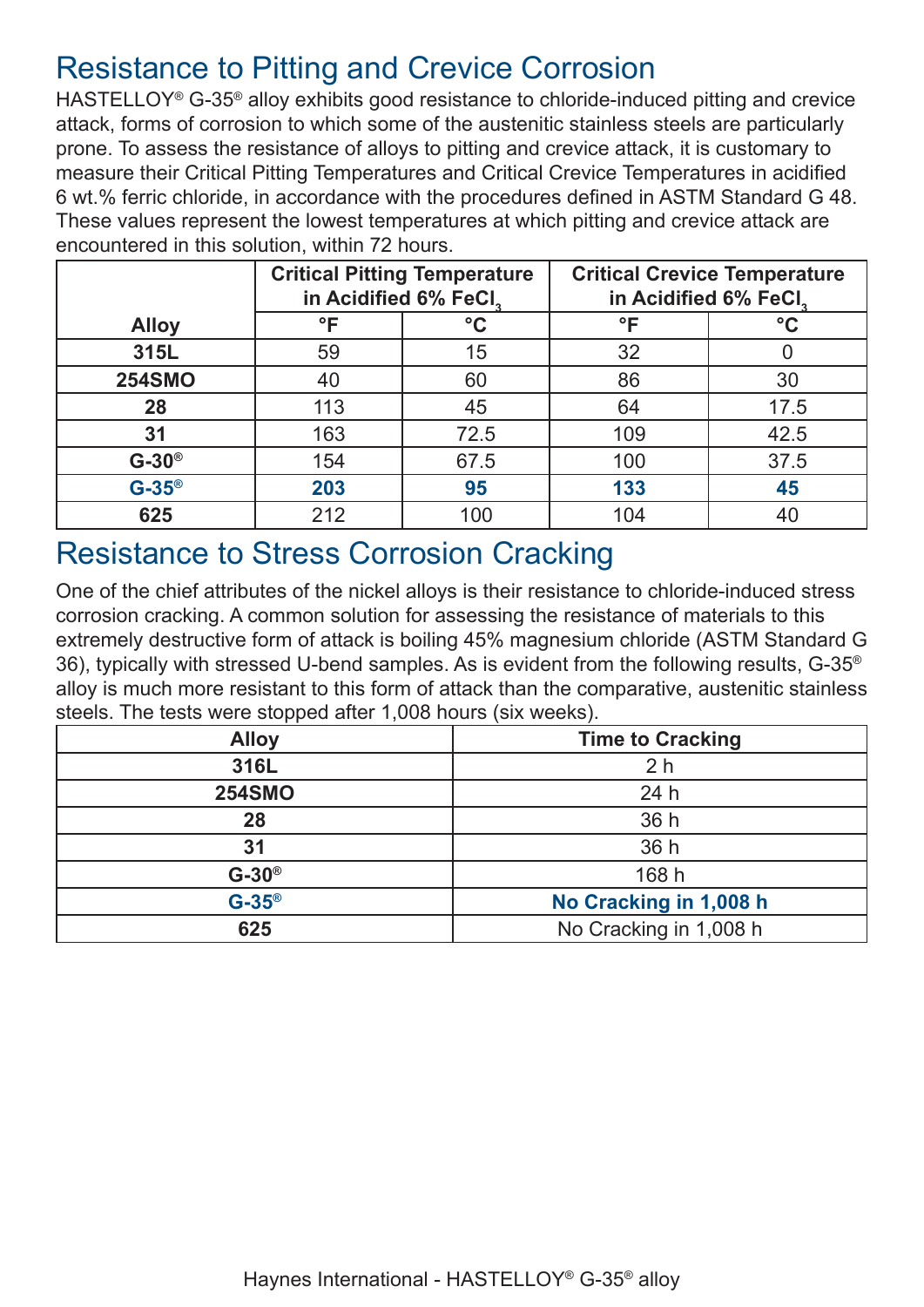### Corrosion Resistance of Welds

To assess the resistance of welds to corrosion, Haynes International has chosen to test all-weld-metal samples, taken from the quadrants of cruciform assemblies, created using multiple gas metal arc (MIG) weld passes. Interestingly, the resistance of all-weld-metal samples of G-35® alloy to key, inorganic acids is close to that of the wrought, base metal, and even exceeds it in concentrated sulfuric acid.

|                                | <b>Concentration</b> |              | <b>Temperature</b> | <b>Corrosion Rate</b> |        |                           |        |
|--------------------------------|----------------------|--------------|--------------------|-----------------------|--------|---------------------------|--------|
|                                |                      |              |                    | <b>Weld Metal</b>     |        | <b>Wrought Base Metal</b> |        |
| <b>Chemical</b>                | $wt.$ %              | $\mathsf{P}$ | $\rm ^{\circ}C$    | mpy                   | mm/y   | mpy                       | mm/y   |
| H <sub>2</sub> SO <sub>4</sub> | 30                   | 150          | 66                 | < 0.4                 | < 0.01 | 0.4                       | 0.01   |
| $H_2SO_4$                      | 50                   | 150          | 66                 | < 0.4                 | < 0.01 | < 0.4                     | < 0.01 |
| H <sub>2</sub> SO <sub>4</sub> | 70                   | 150          | 66                 | 56.3                  | 1.43   | 63.8                      | 1.62   |
| $H_2SO_4$                      | 90                   | 150          | 66                 | 66.5                  | 1.69   | 122.8                     | 3.12   |
| <b>HCI</b>                     | 5                    | 100          | 38                 | < 0.4                 | < 0.01 | < 0.4                     | < 0.01 |
| <b>HCI</b>                     | 10                   | 100          | 38                 | 9.4                   | 0.24   | 6.7                       | 0.17   |
| <b>HCI</b>                     | 15                   | 100          | 38                 | 22                    | 0.56   | 20.5                      | 0.52   |
| <b>HCI</b>                     | 20                   | 100          | 38                 | 17.7                  | 0.45   | 16.5                      | 0.42   |
| HNO <sub>2</sub>               | 70                   |              | <b>Boiling</b>     | 4.7                   | 0.12   | 3.9                       | 0.1    |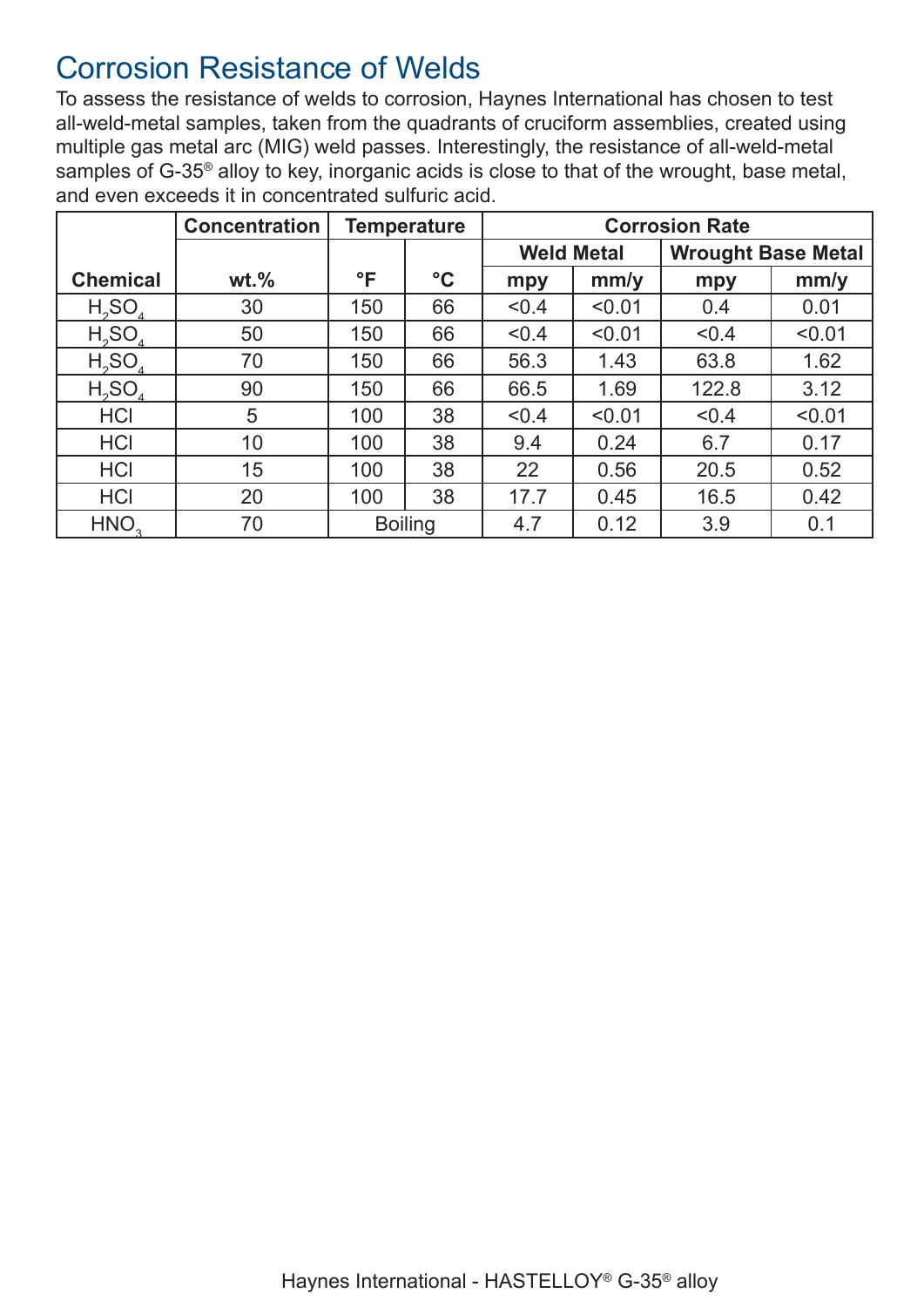# Physical Properties

| <b>Physical Property</b>                |                 | <b>British Units</b>             |                 | <b>Metric Units</b>        |
|-----------------------------------------|-----------------|----------------------------------|-----------------|----------------------------|
| <b>Density</b>                          | <b>RT</b>       | $0.297$ lb/in <sup>3</sup>       | <b>RT</b>       | 8.22 $g/cm^{3}$            |
|                                         | <b>RT</b>       | 46.5 µohm.in                     | <b>RT</b>       | $1.18$ µohm.m              |
|                                         | $200^{\circ}F$  | 46.8 µohm.in                     | 100°C           | $1.19$ µohm.m              |
|                                         | 400°F           | 47.4 µohm.in                     | $200^{\circ}$ C | $1.20$ µohm.m              |
| <b>Electrical</b><br><b>Resistivity</b> | 600°F           | 47.7 µohm.in                     | 300°C           | $1.21$ µohm.m              |
|                                         | 800°F           | 48.2 µohm.in                     | 400°C           | $1.22$ µohm.m              |
|                                         | 1000°F          | 49.0 µohm.in                     | 500°C           | $1.24$ µohm.m              |
|                                         | 1200°F          | 49.4 µohm.in                     | 600°C           | $1.25$ µohm.m              |
|                                         | <b>RT</b>       | 70 Btu.in/h.ft <sup>2</sup> .°F  | <b>RT</b>       | 10 W/m.°C                  |
|                                         | $200^{\circ}$ F | 82 Btu.in/h.ft <sup>2</sup> .°F  | 100°C           | 12 W/m.°C                  |
|                                         | 400°F           | 98 Btu.in/h.ft <sup>2</sup> .°F  | 200°C           | 14 W/m.°C                  |
| <b>Thermal</b>                          | 600°F           | 113 Btu.in/h.ft <sup>2</sup> .°F | 300°C           | 16 W/m.°C                  |
| <b>Conductivity</b>                     | 800°F           | 127 Btu.in/h.ft <sup>2</sup> .°F | $400^{\circ}$ C | 18 W/m.°C                  |
|                                         | 1000°F          | 143 Btu.in/h.ft <sup>2</sup> .°F | 500°C           | 19 W/m.°C                  |
|                                         |                 |                                  | 600°C           | 23 W/m.°C                  |
|                                         | 77-200°F        | 6.8 µin/in.°F                    | 21-100°C        | 12.3 µm/m.°C               |
|                                         | 77-400°F        | $7.0 \mu$ in/in. $\degree$ F     | 21-200°C        | 12.6 µm/m.°C               |
| <b>Mean Coefficient of</b>              | 77-600°F        | 7.4 µin/in.°F                    | 21-300°C        | 13.2 µm/m.°C               |
| <b>Thermal Expansion</b>                | 77-800°F        | 7.5 µin/in.°F                    | 21-400°C        | 13.4 µm/m.°C               |
|                                         | 77-1000°F       | 7.7 µin/in.°F                    | 21-500°C        | 13.6 µm/m.°C               |
|                                         |                 |                                  | 21-600°C        | 14.1 µm/m.°C               |
|                                         | <b>RT</b>       | $0.11$ ft <sup>2</sup> /h        | <b>RT</b>       | $0.028$ cm <sup>2</sup> /s |
|                                         | $200^{\circ}F$  | $0.12$ ft <sup>2</sup> /h        | $100^{\circ}$ C | $0.031$ cm <sup>2</sup> /s |
|                                         | 400°F           | $0.13$ ft <sup>2</sup> /h        | $200^{\circ}$ C | $0.034$ cm <sup>2</sup> /s |
| <b>Thermal Diffusivity</b>              | 600°F           | $0.15$ ft <sup>2</sup> /h        | 300°C           | $0.038$ cm <sup>2</sup> /s |
|                                         | 800°F           | $0.17$ ft <sup>2</sup> /h        | $400^{\circ}$ C | $0.042$ cm <sup>2</sup> /s |
|                                         | 1000°F          | $0.18 \text{ ft}^2/h$            | 500°C           | $0.045$ cm <sup>2</sup> /s |
|                                         |                 |                                  | 600°C           | $0.048$ cm <sup>2</sup> /s |
|                                         | <b>RT</b>       | 0.11 Btu/lb.°F                   | <b>RT</b>       | 450 J/kg. °C               |
|                                         | $200^{\circ}$ F | 0.11 Btu/lb.°F                   | $100^{\circ}$ C | 470 J/kg.°C                |
|                                         | $400^{\circ}$ F | $0.12$ Btu/lb. $\degree$ F       | $200^{\circ}$ C | 490 J/kg.°C                |
| <b>Specific Heat</b>                    | 600°F           | 0.12 Btu/lb.°F                   | $300^{\circ}$ C | 510 J/kg.°C                |
|                                         | 800°F           | $0.13$ Btu/lb. $\degree$ F       | $400^{\circ}$ C | 530 J/kg.°C                |
|                                         | 1000°F          | 0.13 Btu/lb.°F                   | 500°C           | 530 J/kg.°C                |
|                                         |                 |                                  | 600°C           | 600 J/kg.°C                |
|                                         | <b>RT</b>       | 29.6 x 10 <sup>6</sup> psi       | <b>RT</b>       | 204 GPa                    |
|                                         | 600°F           | 27.4 x 10 <sup>6</sup> psi       | 300°C           | 190 GPa                    |
| <b>Dynamic Modulus</b><br>of Elasticity | 800°F           | $26.5 \times 10^6$ psi           | 400°C           | 184 GPa                    |
|                                         | 1000°F          | $25.7 \times 10^6$ psi           | $500^{\circ}$ C | 179 GPa                    |
|                                         | 1200°F          | 24.7 x 10 <sup>6</sup> psi       | $600^{\circ}$ C | 174 GPa                    |
| <b>Melting Range</b>                    | 2430-2482°F     |                                  | 1332-1361°C     |                            |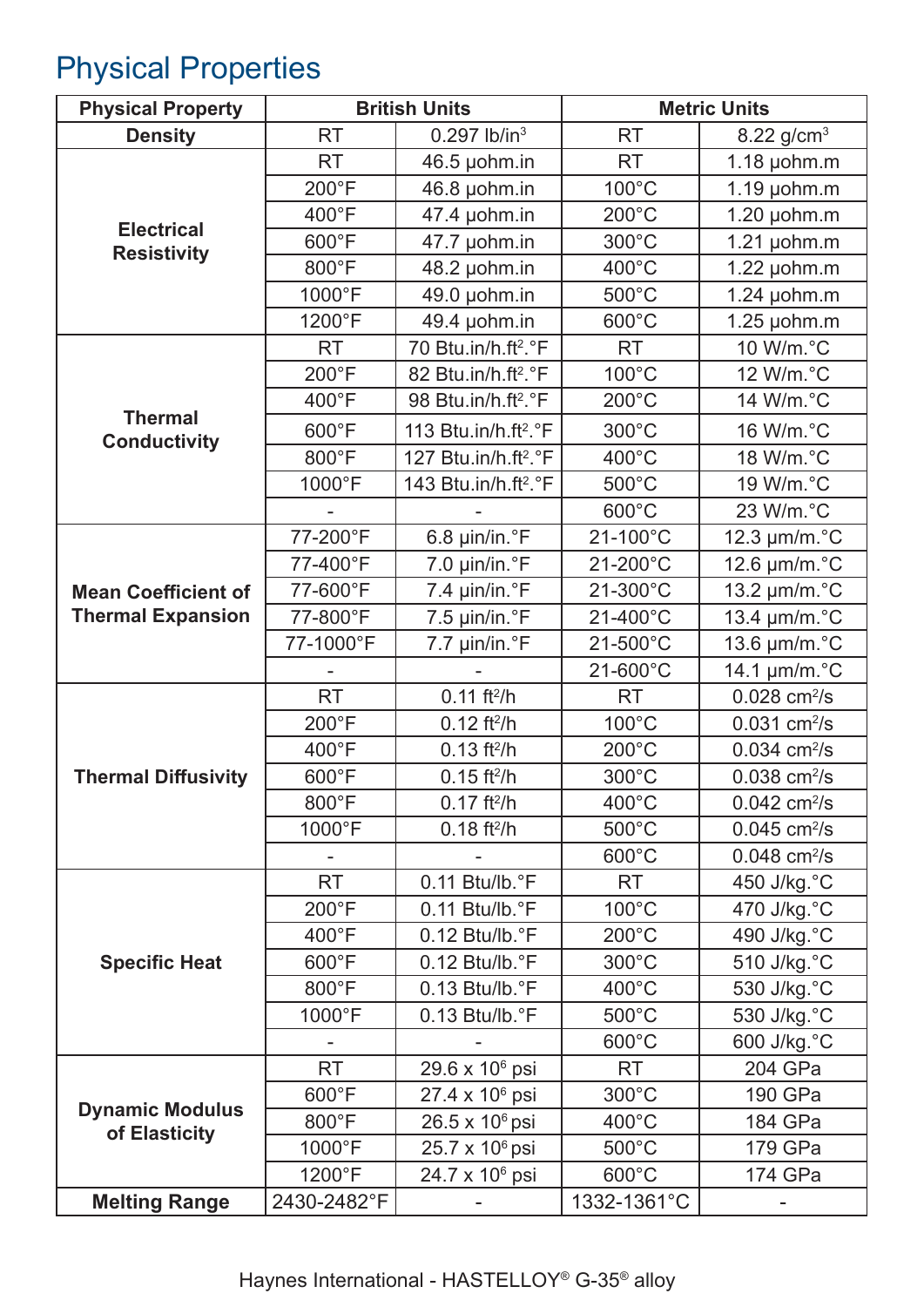# Impact Strength

| <b>Plate Thickness</b> |      |                        | <b>Test Temperature</b> | Impact Strength* |      |  |
|------------------------|------|------------------------|-------------------------|------------------|------|--|
|                        | mm   | $\circ$ $\blacksquare$ | $\sim$                  | ft.Ibf           |      |  |
| 75                     | 19.1 |                        |                         | >264             | -358 |  |

\*Charpy V-Notch Samples

# Tensile Strength & Elongation

|              | Thickness/          |      | <b>Test</b>        |                 | 0.2% Offset           |            | <b>Ultimate Tensile</b> |            |                   |
|--------------|---------------------|------|--------------------|-----------------|-----------------------|------------|-------------------------|------------|-------------------|
|              | <b>Bar Diameter</b> |      | <b>Temperature</b> |                 | <b>Yield Strength</b> |            | <b>Strength</b>         |            | <b>Elongation</b> |
| <b>Form</b>  | in                  | mm   | °F                 | $\rm ^{\circ}C$ | ksi                   | <b>MPa</b> | ksi                     | <b>MPa</b> | $\frac{0}{0}$     |
| <b>Sheet</b> | 0.125               | 3.2  | <b>RT</b>          | <b>RT</b>       | 50                    | 345        | 107                     | 738        | 60                |
| <b>Sheet</b> | 0.125               | 3.2  | 200                | 93              | 43                    | 296        | 101                     | 696        | 63                |
| <b>Sheet</b> | 0.125               | 3.2  | 400                | 204             | 36                    | 248        | 93                      | 641        | 64                |
| <b>Sheet</b> | 0.125               | 3.2  | 600                | 316             | 31                    | 214        | 89                      | 614        | 70                |
| <b>Sheet</b> | 0.125               | 3.2  | 800                | 427             | 30                    | 207        | 86                      | 593        | 74                |
| <b>Sheet</b> | 0.125               | 3.2  | 1000               | 538             | 27                    | 186        | 80                      | 552        | 68                |
| <b>Sheet</b> | 0.125               | 3.2  | 1200               | 649             | 26                    | 179        | 75                      | 517        | 68                |
| Plate        | 0.5                 | 12.7 | RT                 | <b>RT</b>       | 46                    | 317        | 100                     | 689        | 72                |
| Plate        | 0.5                 | 12.7 | 200                | 93              | 41                    | 283        | 97                      | 669        | 74                |
| Plate        | 0.5                 | 12.7 | 400                | 204             | 33                    | 228        | 88                      | 607        | 75                |
| Plate        | 0.5                 | 12.7 | 600                | 316             | 29                    | 200        | 82                      | 565        | 71                |
| Plate        | 0.5                 | 12.7 | 800                | 427             | 30                    | 207        | 78                      | 538        | 77                |
| Plate        | 0.5                 | 12.7 | 1000               | 538             | 26                    | 179        | 72                      | 496        | 75                |
| Plate        | 0.5                 | 12.7 | 1200               | 649             | 24                    | 165        | 68                      | 469        | 74                |
| <b>Bar</b>   | 1                   | 25.4 | <b>RT</b>          | <b>RT</b>       | 46                    | 317        | 103                     | 710        | 66                |
| <b>Bar</b>   | 1                   | 25.4 | 200                | 93              | 41                    | 283        | 98                      | 676        | 70                |
| <b>Bar</b>   | 1                   | 25.4 | 400                | 204             | 35                    | 241        | 89                      | 614        | 71                |
| Bar          | 1                   | 25.4 | 600                | 316             | 30                    | 207        | 84                      | 579        | 71                |
| <b>Bar</b>   | 1                   | 25.4 | 800                | 427             | 31                    | 214        | 81                      | 558        | 73                |
| <b>Bar</b>   | 1                   | 25.4 | 1000               | 538             | 28                    | 193        | 75                      | 517        | 72                |
| <b>Bar</b>   | $\overline{1}$      | 25.4 | 1200               | 649             | 23                    | 159        | 69                      | 476        | 71                |

RT= Room Temperature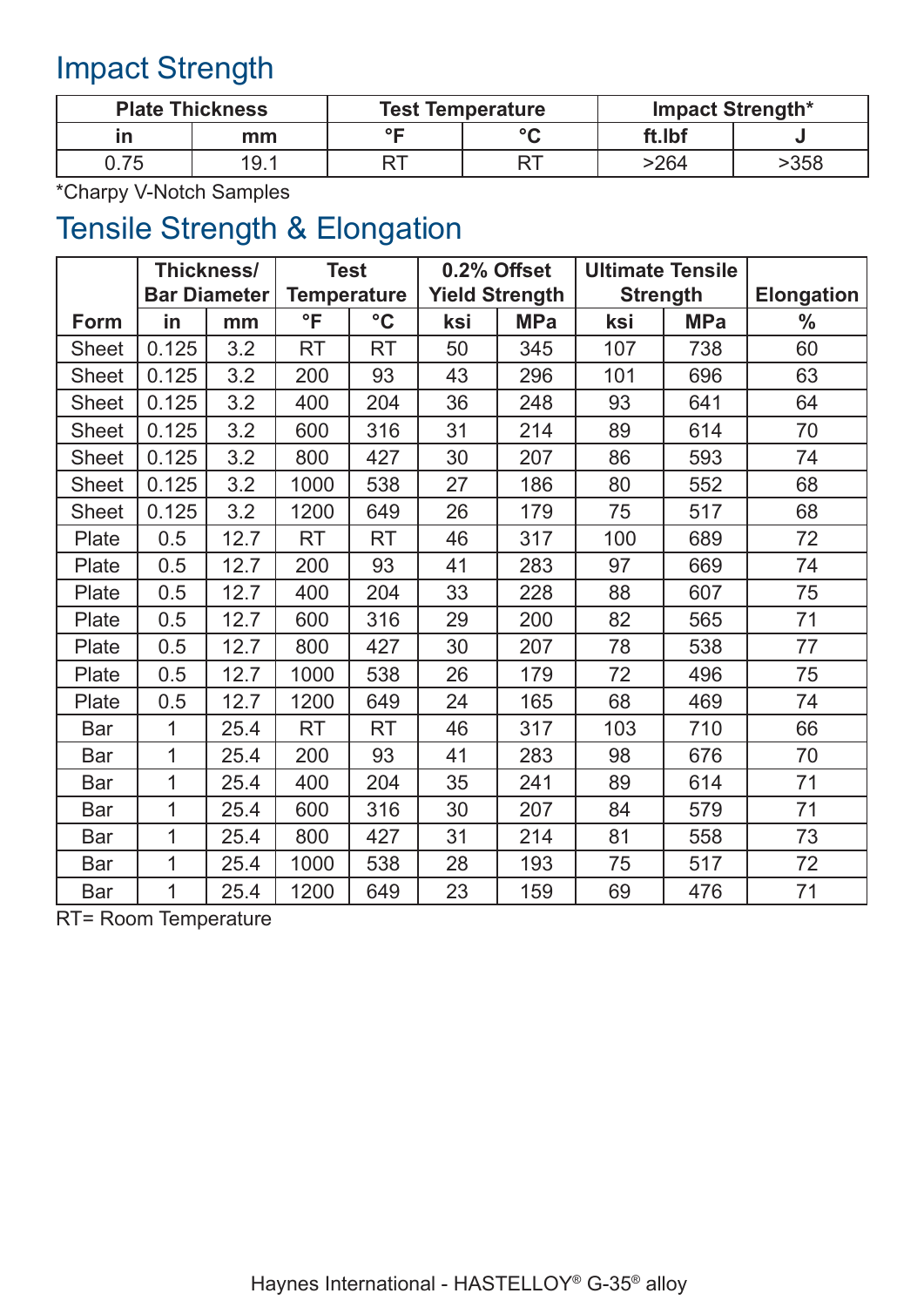# **Hardness**

| <b>Form</b>  | <b>Hardness, HRBW</b> | Typical ASTM Grain Size |
|--------------|-----------------------|-------------------------|
| <b>Sheet</b> | 87                    | $3.5 - 5$               |
| Plate        | 87                    | $2 - 4.5$               |
| Bar          |                       | l - 4                   |

All samples tested in solution-annealed condition. HRBW = Hardness Rockwell "B", Tungsten Indentor.

# Welding & Fabrication

HASTELLOY® G-35® alloy is very amenable to the Gas Metal Arc (GMA/MIG), Gas Tungsten Arc (GTA/TIG), and Shielded Metal Arc (SMA/Stick) welding processes. Matching filler metals (i.e. solid wires and coated electrodes) are available for these processes, and welding guidelines are given in our "Welding and Fabrication" brochure.

Wrought products of HASTELLOY® G-35® alloy are supplied in the Mill Annealed (MA) condition, unless otherwise specified. This solution annealing procedure has been designed to optimize the alloy's corrosion resistance and ductility. Following all hot forming operations, the material should be re-annealed, to restore optimum properties. The alloy should also be re-annealed after any cold forming operations that result in an outer fiber elongation of 7% or more. The annealing temperature for HASTELLOY® G-35® alloy is 1121°C (2050°F), and water quenching is advised (rapid air cooling is feasible with structures thinner than 10 mm (0.375 in). A hold time at the annealing temperature of 10 to 30 minutes is recommended, depending on the thickness of the structure (thicker structures need the full 30 minutes). More details concerning the heat treatment of HASTELLOY® G-35® alloy are given in our "Welding and Fabrication" brochure.

HASTELLOY® G-35® alloy can be hot forged, hot rolled, hot upset, hot extruded, and hot formed. However, it is more sensitive to strain and strain rates than the austenitic stainless steels, and the hot working temperature range is quite narrow. For example, the recommended start temperature for hot forging is 1204°C (2200°F) and the recommended finish temperature is 954°C (1750°F). Moderate reductions and frequent re-heating provide the best results, as described in our "Welding and Fabrication" brochure. This reference also provides guidelines for cold forming, spinning, drop hammering, punching, and shearing of the HASTELLOY® alloys. G-35® alloy is stiffer than most austenitic stainless steels, and more energy is required during cold forming. Also, G-35® alloy work hardens more readily than most austenitic stainless steels, and may require several stages of cold work, with intermediate anneals.

While cold work does not usually affect the resistance of HASTELLOY<sup>®</sup> G-35<sup>®</sup> alloy to general corrosion, and to chloride-induced pitting and crevice attack, it can affect resistance to stress corrosion cracking. For optimum corrosion performance, therefore, the re-annealing of cold worked parts (following an outer fiber elongation of 7% or more) is important.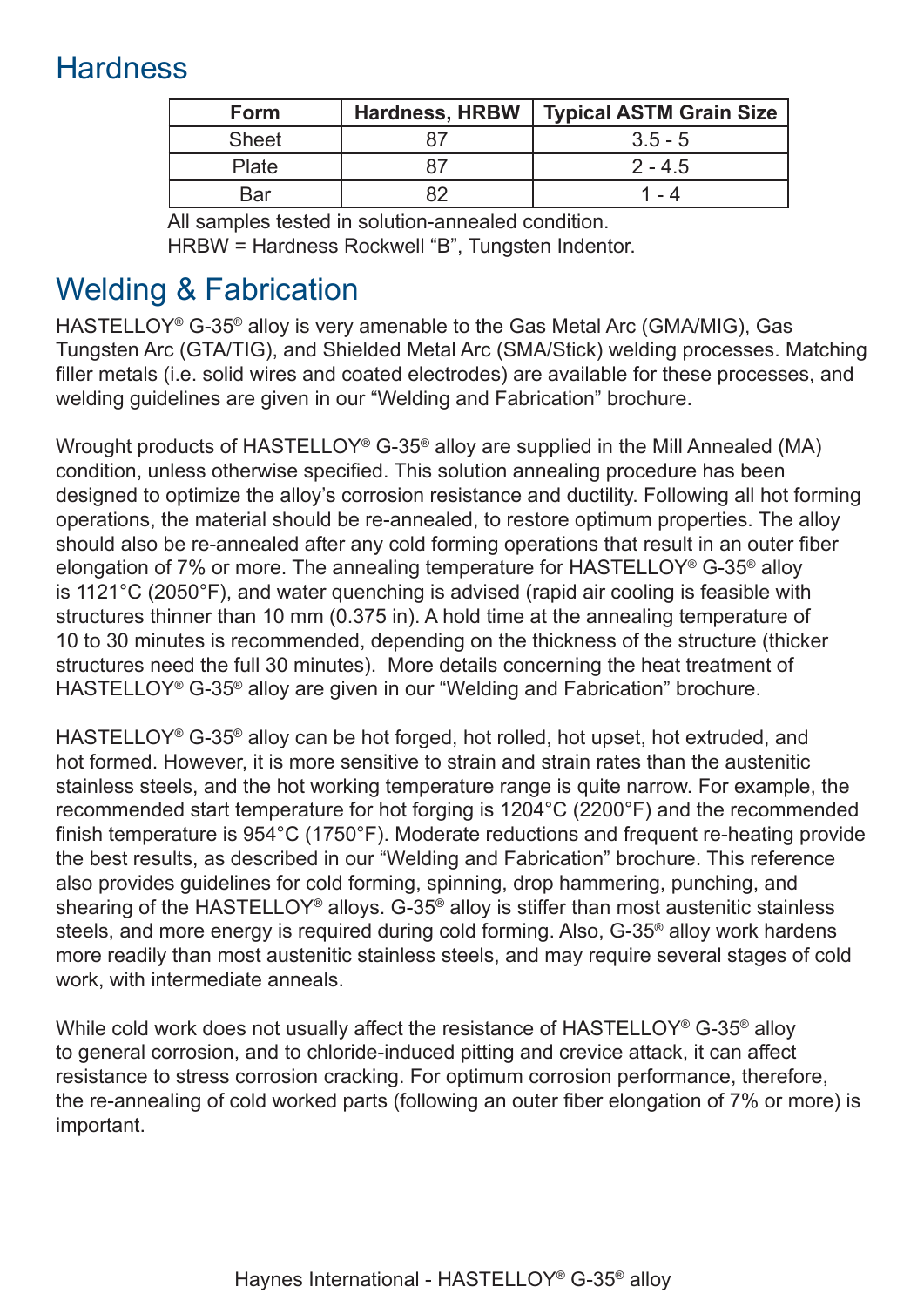# Welding & Fabrication

|                              |                                                                                                                     | <b>Test</b>  |                 | 0.2% Offset           |            | <b>Ultimate Tensile</b> |            |                   |
|------------------------------|---------------------------------------------------------------------------------------------------------------------|--------------|-----------------|-----------------------|------------|-------------------------|------------|-------------------|
| Welding                      |                                                                                                                     | Temperature  |                 | <b>Yield Strength</b> |            | <b>Strength</b>         |            | <b>Elongation</b> |
| <b>Process</b>               | <b>Form</b>                                                                                                         | $\mathsf{P}$ | $\rm ^{\circ}C$ | ksi                   | <b>MPa</b> | ksi                     | <b>MPa</b> | $\frac{0}{0}$     |
| Gas                          | <b>Transverse</b>                                                                                                   | RT           | <b>RT</b>       | 63.5                  | 438        | 101.0                   | 696        | 44.0              |
| Tungsten                     | Sample from                                                                                                         | 500          | 260             | 44.9                  | 310        | 79.0                    | 545        | 40.0              |
| Arc Welding<br>(GTAW)        | Welded Plate of<br>Thickness 12.7<br>$mm/0.5$ in                                                                    | 1000         | 538             | 36.1                  | 249        | 65.0                    | 448        | 37.0              |
|                              | <b>Transverse</b><br>Sample from<br>Welded Plate of<br>Thickness 12.7<br>$mm/0.5$ in<br>All Weld Metal<br>Sample of | RT           | <b>RT</b>       | 66.5                  | 459        | 105.0                   | 724        | 31.5              |
|                              |                                                                                                                     | 500          | 260             | 48.6                  | 335        | 80.5                    | 555        | 43.0              |
| Synergic<br><b>Gas Metal</b> |                                                                                                                     | 1000         | 538             | 35.7                  | 246        | 72.7                    | 501        | 51.0              |
| Arc Welding                  |                                                                                                                     | <b>RT</b>    | <b>RT</b>       | 70.5                  | 486        | 101.0                   | 696        | 43.0              |
| (GMAW)                       |                                                                                                                     | 500          | 560             | 48.8                  | 336        | 78.0                    | 538        | 46.0              |
|                              | Diameter 12.7<br>$mm/0.5$ in from<br>Cruciform                                                                      | 1000         | 238             | 43.8                  | 302        | 64.0                    | 441        | 42.0              |

#### **Tensile Data for Weldments**

#### **Charpy V-Notch Impact Data for Weldments**

| Welding          |                                  |                              | <b>Test Temperature</b> |                 | <b>Impact Strength</b> |      |
|------------------|----------------------------------|------------------------------|-------------------------|-----------------|------------------------|------|
| <b>Process</b>   | <b>Form</b>                      | <b>Notch Position</b>        | ∘⊏                      | $\rm ^{\circ}C$ | ft.Ibf                 |      |
| Synergic         | <b>Transverse Sample</b>         | Mid-Weld                     | <b>RT</b>               | <b>RT</b>       | 201                    | 273  |
| <b>Gas Metal</b> | from Welded Plate                |                              | $-320$                  | $-196$          | 153                    | 207  |
| Arc Welding      | of Thickness 12.7<br>$mm/0.5$ in | <b>Heat Affected</b><br>Zone | <b>RT</b>               | <b>RT</b>       | >264                   | >358 |
| (GMAW)           |                                  |                              | $-320$                  | $-196$          | >264                   | >358 |

#### **Room Temperature Charpy V-Notch Data for Aged Weldments (Synergic Gas Metal Arc Welding, Transverse Samples from Welded 12.7 mm Plate)**

|                       | <b>Aging Time</b> | <b>Aging Temperature</b> |             | <b>Impact Strength</b> |     |  |
|-----------------------|-------------------|--------------------------|-------------|------------------------|-----|--|
| <b>Notch Position</b> | h                 | $^{\circ}$               | $\rm ^{o}C$ | ft.Ibf                 |     |  |
| Mid-Weld              | 2000              | 800                      | 427         | 223                    | 302 |  |
| Mid-Weld              | 2000              | 900                      | 482         | 219                    | 297 |  |
| Mid-Weld              | 2000              | 1000                     | 538         | 224                    | 304 |  |
| Mid-Weld              | 2000              | 1100                     | 593         | 125                    | 169 |  |
| Mid-Weld              | 2000              | 1200                     | 649         | 79                     | 107 |  |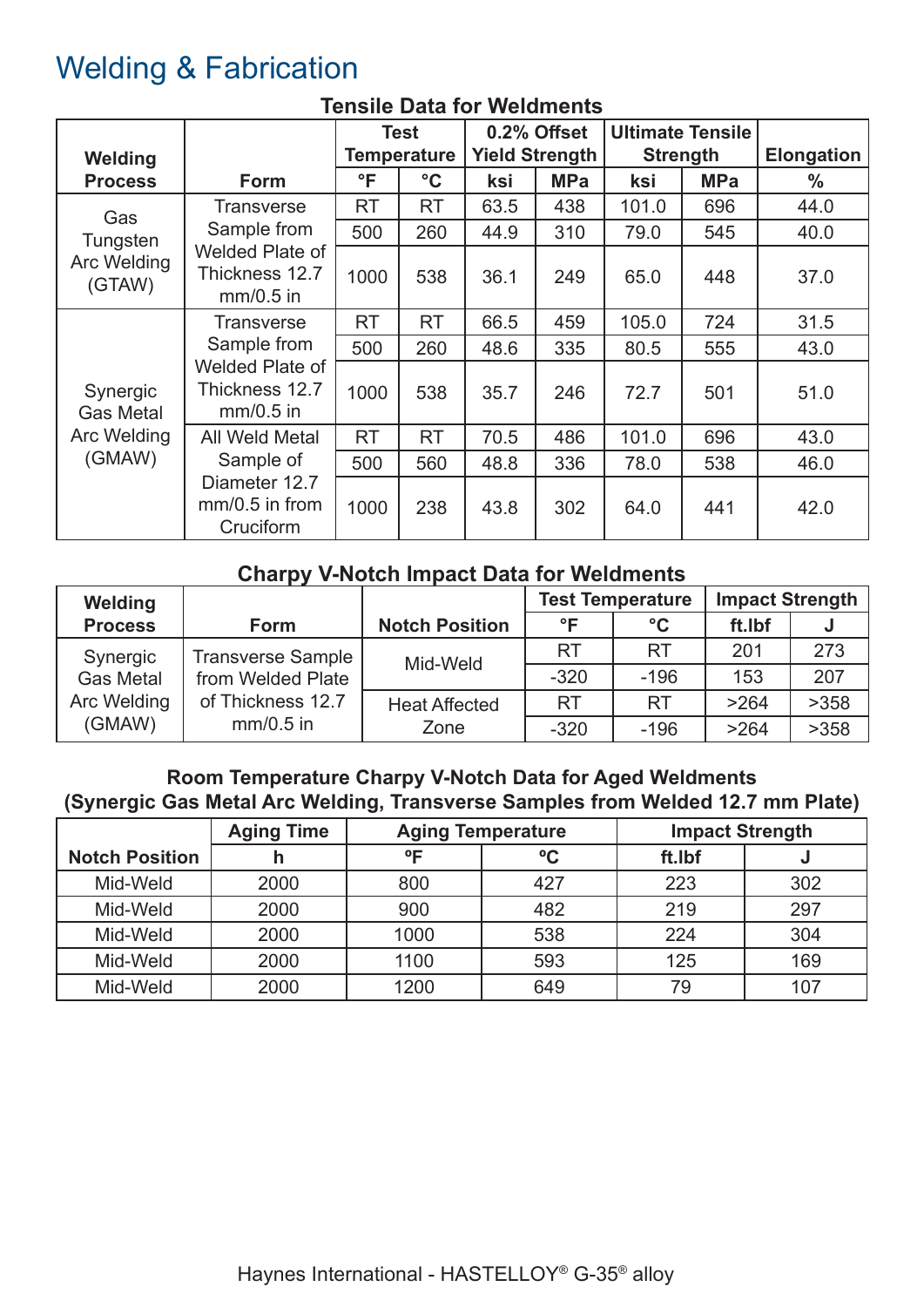# Specifications & Codes

#### **Specifications**

| HASTELLOY <sup>®</sup> G-35 <sup>®</sup> alloy<br>(NO6035) |                                                                      |  |  |  |  |
|------------------------------------------------------------|----------------------------------------------------------------------|--|--|--|--|
| <b>Sheet, Plate &amp; Strip</b>                            | SB 575/B 575<br>$P = 43$                                             |  |  |  |  |
| <b>Billet, Rod &amp; Bar</b>                               | SB 574/B 574<br>B 472<br>$P = 43$                                    |  |  |  |  |
| <b>Coated Electrodes</b>                                   | SFA 5.11/ A 5.11 (ENiCrMo-22)<br>$F = 43$                            |  |  |  |  |
| <b>Bare Welding Rods &amp; Wire</b>                        | SFA 5.14/ A 5.14 (ERNiCrMo-22)<br>$F = 43$                           |  |  |  |  |
| <b>Seamless Pipe &amp; Tube</b>                            | SB 622/B 622<br>$P = 43$                                             |  |  |  |  |
| <b>Welded Pipe &amp; Tube</b>                              | SB 619/B 619<br>SB 626/B 626<br>$P = 43$                             |  |  |  |  |
| <b>Fittings</b>                                            | SB 366/B 366<br>SB 462/B 462<br>$P = 43$                             |  |  |  |  |
| <b>Forgings</b>                                            | SB 564/B 564<br>SB 462/B 462<br>$P = 43$                             |  |  |  |  |
| <b>DIN</b>                                                 | No. 2.4643 NiCr33Mo8                                                 |  |  |  |  |
| <b>TÜV</b>                                                 |                                                                      |  |  |  |  |
| <b>Others</b>                                              | NACE MR0175<br><b>ISO 15156</b><br><b>ASME Code Case</b><br>No. 2484 |  |  |  |  |